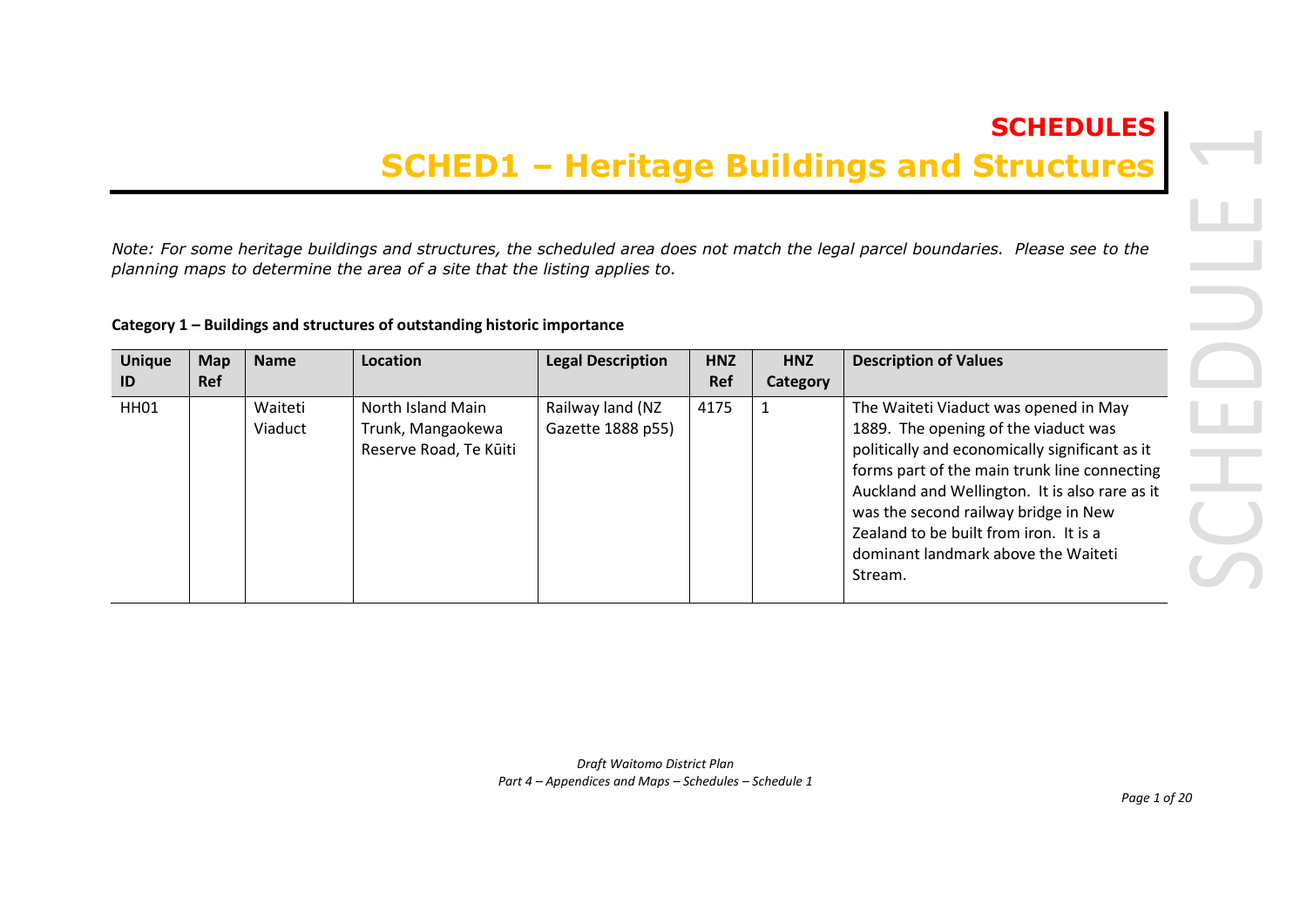| Category 2 - Buildings and structures of historic importance |  |  |  |
|--------------------------------------------------------------|--|--|--|
|--------------------------------------------------------------|--|--|--|

| <b>Unique</b><br>ID         | <b>Map</b><br>Ref | <b>Name</b>                                                                                                                 | Location                                                     | <b>Legal Description</b>                         | <b>HNZ</b><br>Ref | <b>HNZ</b><br>Category | <b>Description of Values</b>                                                                                                                                                                                                                                                                                                                                                                                                                                                              |
|-----------------------------|-------------------|-----------------------------------------------------------------------------------------------------------------------------|--------------------------------------------------------------|--------------------------------------------------|-------------------|------------------------|-------------------------------------------------------------------------------------------------------------------------------------------------------------------------------------------------------------------------------------------------------------------------------------------------------------------------------------------------------------------------------------------------------------------------------------------------------------------------------------------|
| <b>HH02</b>                 |                   | Te Kūiti<br>Railway<br>Station - main<br>station<br>building, store<br>shed,<br>refreshment<br>room, canopy<br>and platform | 168-190 Rora Street,<br>Te Kūiti                             | Railway Land (NZ<br>Gazette 1886<br>p386-7)      | 4450              | 2                      | The railway station was constructed in 1908<br>and is one of only a few class B railway<br>stations in Waikato or Ruapehu. The store<br>shed is the oldest building on the site and<br>was constructed in 1907. Most of the<br>buildings have recently been restored and<br>are of high integrity. The buildings continue<br>to have high community significance, as they<br>form a key part of today's town centre.                                                                      |
| <b>HH03</b><br>and<br>HH03A |                   | Te Kūiti<br>Cenotaph and<br>War Memorial<br>Arch                                                                            | King Street East and<br>Esplanade Road<br>Reserves, Te Kūiti | Esplanade and<br>King Street East<br>legal roads | N/A               | N/A                    | The cenotaph was unveiled in 1924 and<br>remembers the 80 men who died in WW I in<br>the area. The Memorial Arch was opened in<br>1959 and commemorates the men who<br>served in WW II. Both structures are of<br>significant community importance. The<br>modernist design of the memorial arch is<br>unusual for the time. It is relatively rare for<br>a memorial arch to be constructed over a<br>road. The memorial arch is also distinctive,<br>and a landmark feature of Te Kūiti. |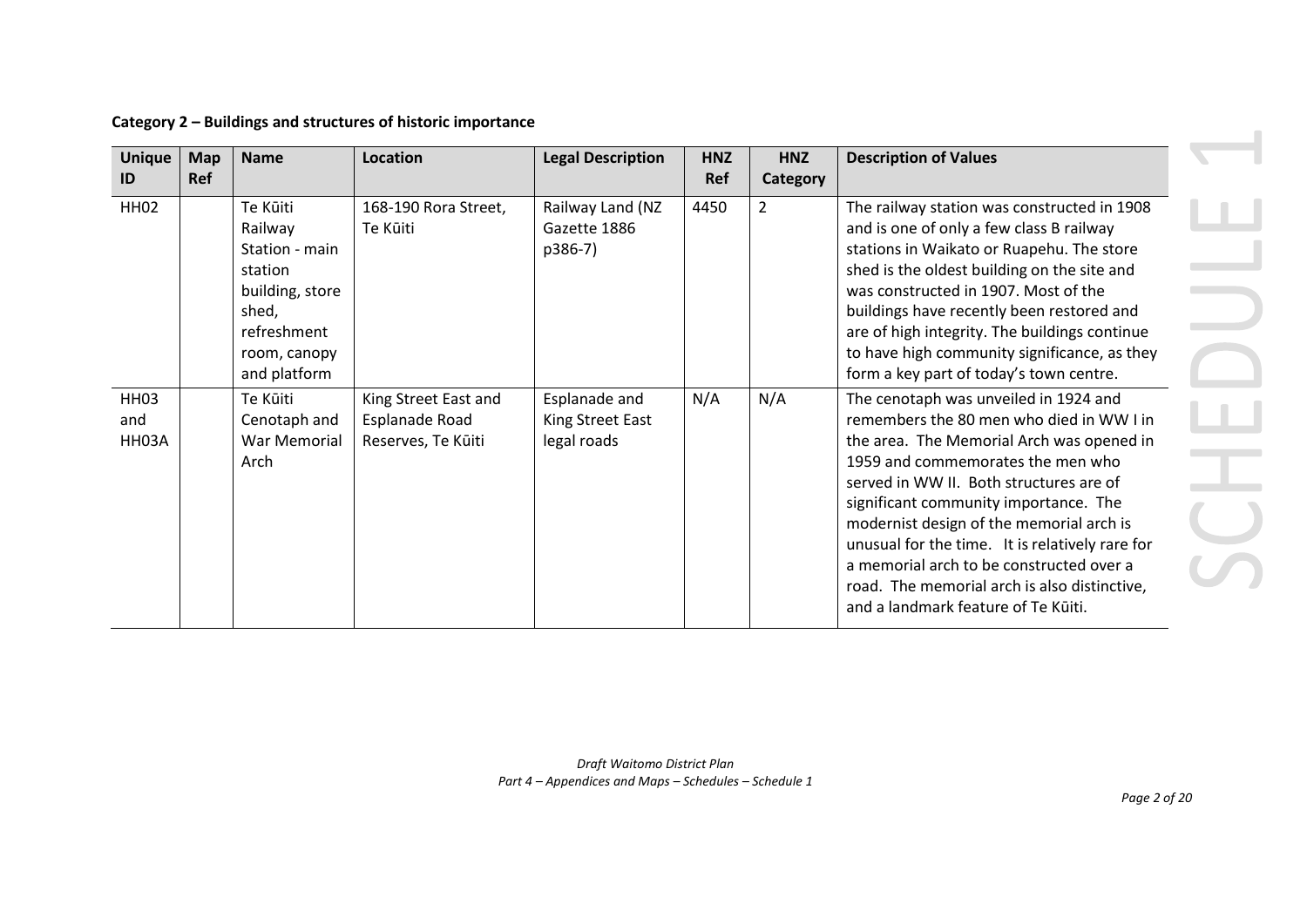| <b>Unique</b>    | <b>Map</b> | <b>Name</b>                                                                                                                 | Location                             | <b>Legal Description</b>                                                           | <b>HNZ</b> | <b>HNZ</b>     | <b>Description of Values</b>                                                                                                                                                                                                                                                                                                                                                                                                                                                                                                                                                                                                                                               |
|------------------|------------|-----------------------------------------------------------------------------------------------------------------------------|--------------------------------------|------------------------------------------------------------------------------------|------------|----------------|----------------------------------------------------------------------------------------------------------------------------------------------------------------------------------------------------------------------------------------------------------------------------------------------------------------------------------------------------------------------------------------------------------------------------------------------------------------------------------------------------------------------------------------------------------------------------------------------------------------------------------------------------------------------------|
| ID               | <b>Ref</b> |                                                                                                                             |                                      |                                                                                    | <b>Ref</b> | Category       |                                                                                                                                                                                                                                                                                                                                                                                                                                                                                                                                                                                                                                                                            |
| <b>HH04</b>      |            | Te Kūiti<br>Airport Aero<br>Club<br>Headquarters<br><b>Building</b><br>(Formerly the<br>Waitomo<br>Jockey Club<br>Pavilion) | 37 Te Kumi Station<br>Road, Te Kūiti | Part Lot 1 DP 8140<br>(NZ Gazette 1961<br>P712)                                    | 4444       | $\overline{2}$ | The building has a long history of community<br>use. The Pavilion was constructed in 1914 as<br>a spectator stand for the Waitomo Jockey<br>Club and during this time was shared with<br>the Burnside Golf Club, Te Kūiti. In 1936 the<br>land and building were purchased by the Te<br>Kūiti Aero Club and have been used by the<br>Club ever since. The building is a striking<br>and distinctive feature as you enter Te Kūiti<br>on State Highway 3. The partial filling in of<br>the verandas has reduced the architectural<br>integrity of the building, despite this a<br>number of distinctive architectural features<br>remain such as the arched porch openings. |
| HH <sub>05</sub> |            | Te Kūiti<br>Courthouse                                                                                                      | 11 Queen Street, Te<br>Kūiti         | Part Allot 9 Block<br>XIV Te Kūiti Maori<br>Township-(NZ<br>Gazette 1992<br>p1573) | 4454       | $\overline{2}$ | The Courthouse was completed in 1908, a<br>similar time as the railway arrived in Te Kūiti.<br>The building is a good example of classic<br>revival architecture used in court houses.<br>The building has been modified, however<br>the frontage of the building retains<br>architectural integrity. The modifications do<br>not detract from the overall form of the<br>building.                                                                                                                                                                                                                                                                                        |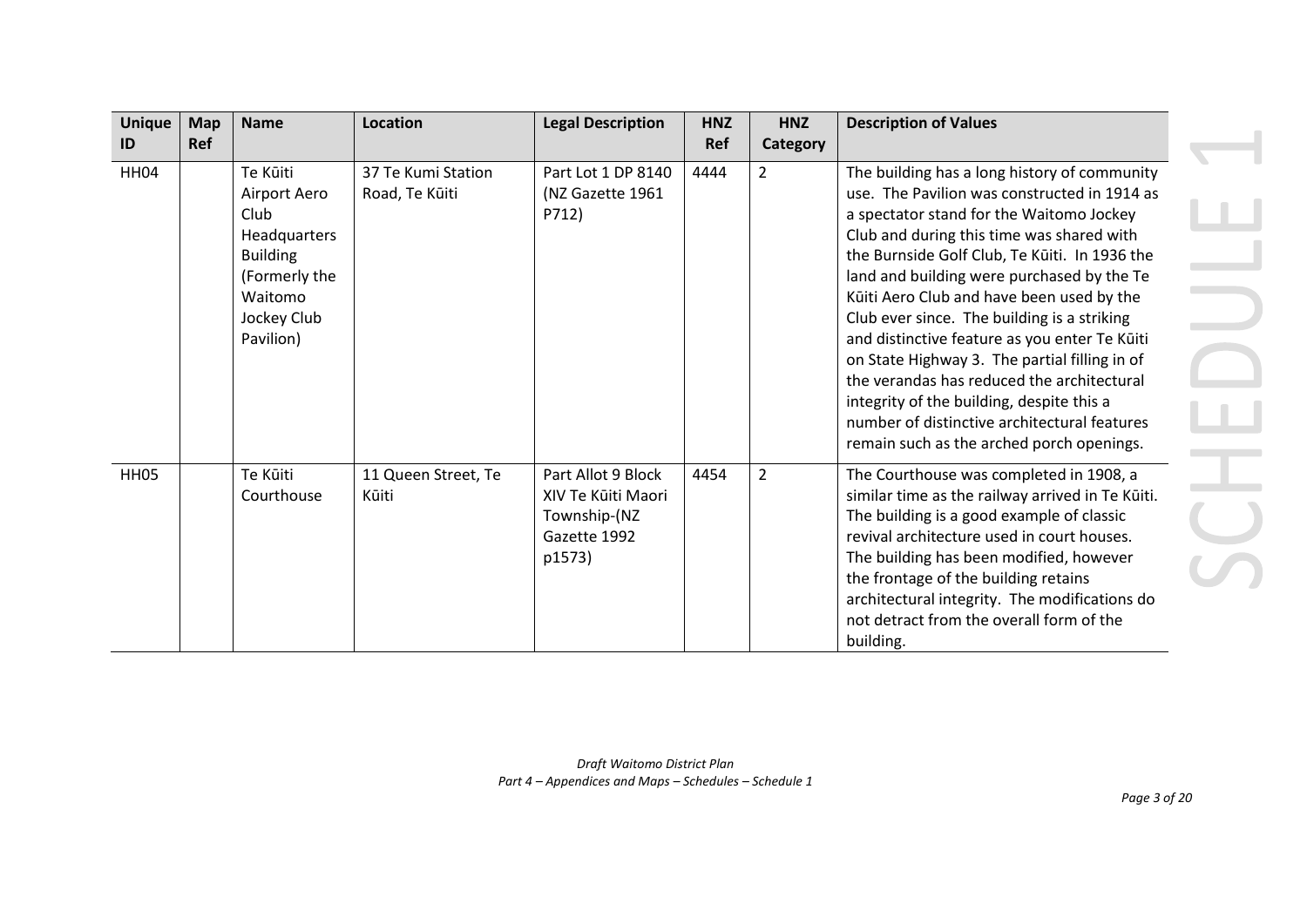| <b>Unique</b> | <b>Map</b> | <b>Name</b>                 | Location                       | <b>Legal Description</b>                                                                       | <b>HNZ</b> | <b>HNZ</b> | <b>Description of Values</b>                                                                                                                                                                                                                                                                                                                                                                                                                                                                                                                                                                                                                                                                      |  |
|---------------|------------|-----------------------------|--------------------------------|------------------------------------------------------------------------------------------------|------------|------------|---------------------------------------------------------------------------------------------------------------------------------------------------------------------------------------------------------------------------------------------------------------------------------------------------------------------------------------------------------------------------------------------------------------------------------------------------------------------------------------------------------------------------------------------------------------------------------------------------------------------------------------------------------------------------------------------------|--|
| ID            | <b>Ref</b> |                             |                                |                                                                                                | Ref        | Category   |                                                                                                                                                                                                                                                                                                                                                                                                                                                                                                                                                                                                                                                                                                   |  |
| <b>HH06</b>   |            | Zobel's<br><b>Buildings</b> | 79-83 Rora Street, Te<br>Kūiti | Part Allot 10 & 36<br>Block VI Te Kūiti<br>Maori Township<br>(RT SA1708/72),<br>and Legal Road | 4449       | 2          | This building was commissioned in 1912 by<br>Dr. S. Zobel. The architect was FC Daniell,<br>one of Hamilton's best-known architects.<br>The building style is not one of FC Daniell's<br>usual designs. Dr. Zobel was a well-known<br>community member being the district's first<br>medical officer. Dr. Zobel conducted medical<br>exams for men leaving for WW I and<br>provided care upon their return. He also<br>cared for the people of Te Kūiti through the<br>1918 influenza epidemic. His care for Māori<br>during the 1918 influenza epidemic earned<br>him an enduring reputation. The building<br>contributes to the streetscape and is a<br>reminder of Te Kūiti's commercial past. |  |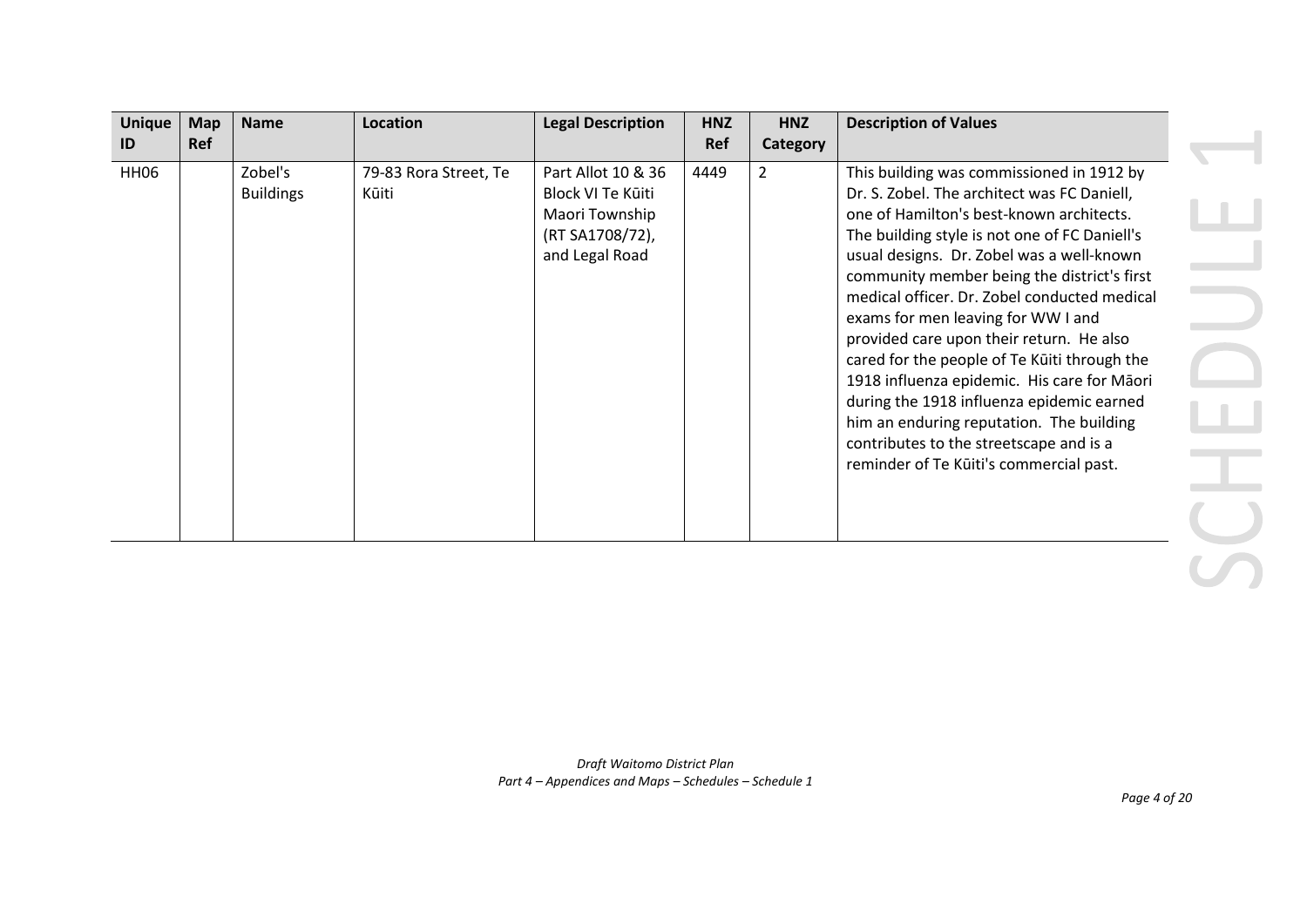| <b>Unique</b> | <b>Map</b> | <b>Name</b>                                                                                  | <b>Location</b>                   | <b>Legal Description</b>                                                                                                                        | <b>HNZ</b> | <b>HNZ</b> | <b>Description of Values</b>                                                                                                                                                                                                                                                                                                                                                                                                                         |
|---------------|------------|----------------------------------------------------------------------------------------------|-----------------------------------|-------------------------------------------------------------------------------------------------------------------------------------------------|------------|------------|------------------------------------------------------------------------------------------------------------------------------------------------------------------------------------------------------------------------------------------------------------------------------------------------------------------------------------------------------------------------------------------------------------------------------------------------------|
| ID            | Ref        |                                                                                              |                                   |                                                                                                                                                 | Ref        | Category   |                                                                                                                                                                                                                                                                                                                                                                                                                                                      |
| <b>HH07</b>   |            | Zobel's<br>Residence                                                                         | 13 Jennings Street, Te<br>Kūiti   | Lot 1 DPS 240 (RT<br>SA986/252)                                                                                                                 | N/A        | N/A        | Dr. Zobel's residence was built by Joseph<br>O'Regan in 1910-1911. Dr. Zobel was Te<br>Kūiti's first doctor. Dr. Zobel's care for Māori<br>during the 1918 influenza earned him an<br>enduring reputation. A real estate<br>advertisement after his death in 1937<br>described the property as having 9 rooms<br>including a surgery. Dr. Zobel spent most of<br>his life in Te Kūiti. He also constructed a<br>block of shops at 79-83 Rora Street. |
| <b>HH08</b>   |            | <b>Grand Central</b><br>Lodge<br>(formerly<br>known as the<br><b>Hotel Grand</b><br>Central) | 72-74 Taupiri Street, Te<br>Kūiti | Part Allot 18 Block<br>X Te Kūiti Maori<br>Township (RT<br>SA867/154), Part<br>Allot 17 Block X Te<br>Kūiti Maori<br>Township (RT<br>SA382/223) | 4446       | 2          | The building was constructed as a boarding<br>house in the 1930s. The twin gable brick<br>architecture is unique for the area. The<br>building has high levels of integrity and is<br>well maintained.                                                                                                                                                                                                                                               |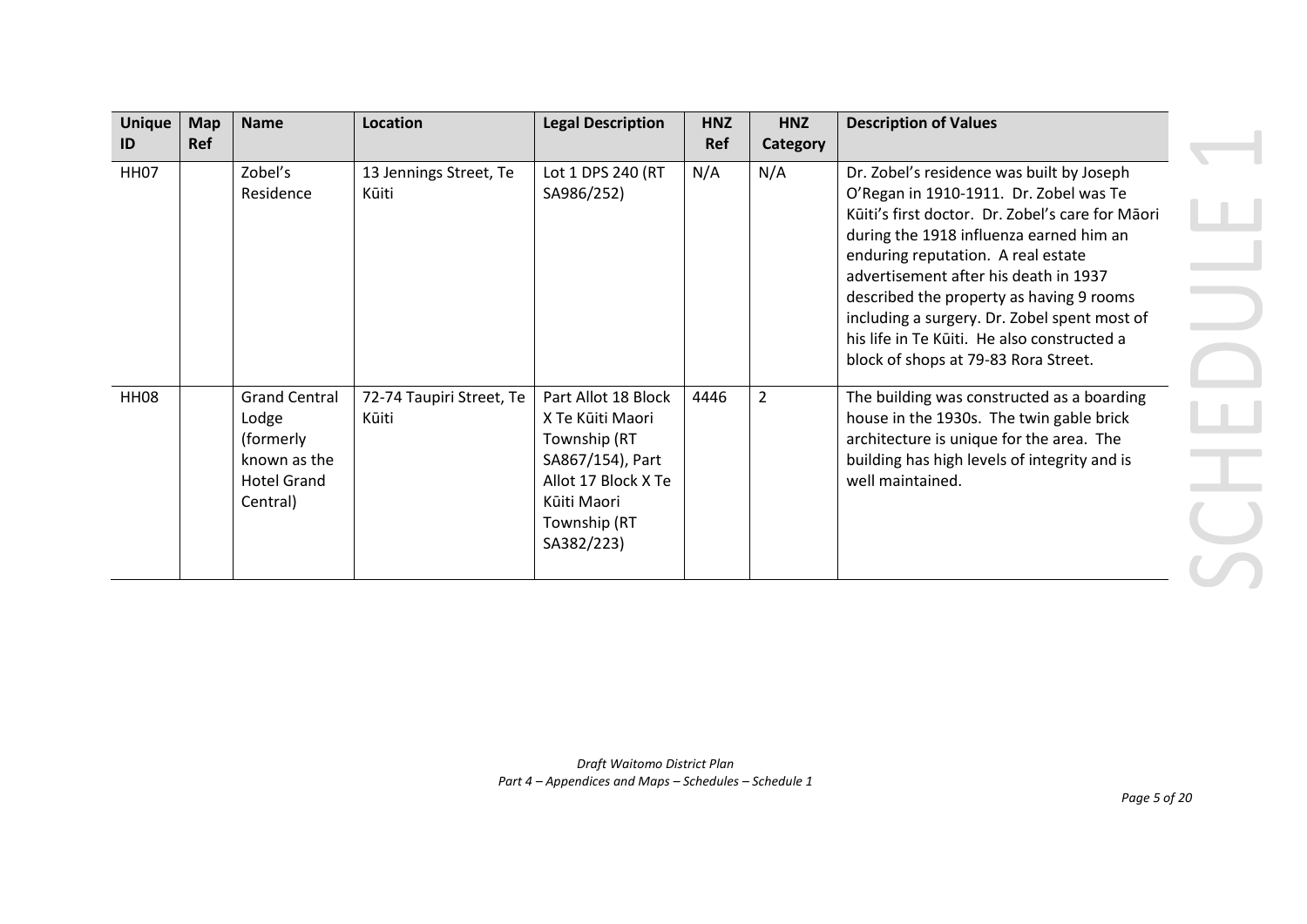| <b>Unique</b><br>ID | <b>Map</b><br>Ref | <b>Name</b>                               | <b>Location</b>              | <b>Legal Description</b>                                                                    | <b>HNZ</b><br>Ref | <b>HNZ</b><br>Category | <b>Description of Values</b>                                                                                                                                                                                                                                                                                                                                                                                                                                           |
|---------------------|-------------------|-------------------------------------------|------------------------------|---------------------------------------------------------------------------------------------|-------------------|------------------------|------------------------------------------------------------------------------------------------------------------------------------------------------------------------------------------------------------------------------------------------------------------------------------------------------------------------------------------------------------------------------------------------------------------------------------------------------------------------|
| <b>HH09</b>         |                   | Te Kūiti Infant<br>School<br>(Former)     | 1 Rora Street, Te Kūiti      | Section 27 Block III<br>Otanake SD (NZ<br>Gazette 1902<br>p734)                             | 4443              | $\overline{2}$         | This building is known as the Infant School<br>and was constructed in 1906. Currently<br>(2020) the building is being used for reading<br>recovery. The building is an excellent<br>example of standardised plans for rural<br>schools at the turn of the Century.<br>Generations of Te Kūiti locals have been<br>educated at the school.                                                                                                                              |
| <b>HH10</b>         |                   | Gardiner's<br><b>Building</b><br>(Former) | 161 Rora Street, Te<br>Kūiti | Allots 30 & 32<br>Block VIII Te Kūiti<br>Maori Township<br>(RT SA991/193)<br>and Legal Road | 4452              | $\overline{2}$         | The building was built circa 1910. JS<br>Gardiner may have been the architect. The<br>architectural fabric of the building is largely<br>intact with a good number of original<br>elements. These include the double hung<br>windows with pediments, and the brackets<br>supporting the sills. The building also retains<br>the original door entry at floor level. The<br>building contributes to the streetscape and<br>is a reminder of Te Kūiti's commercial past. |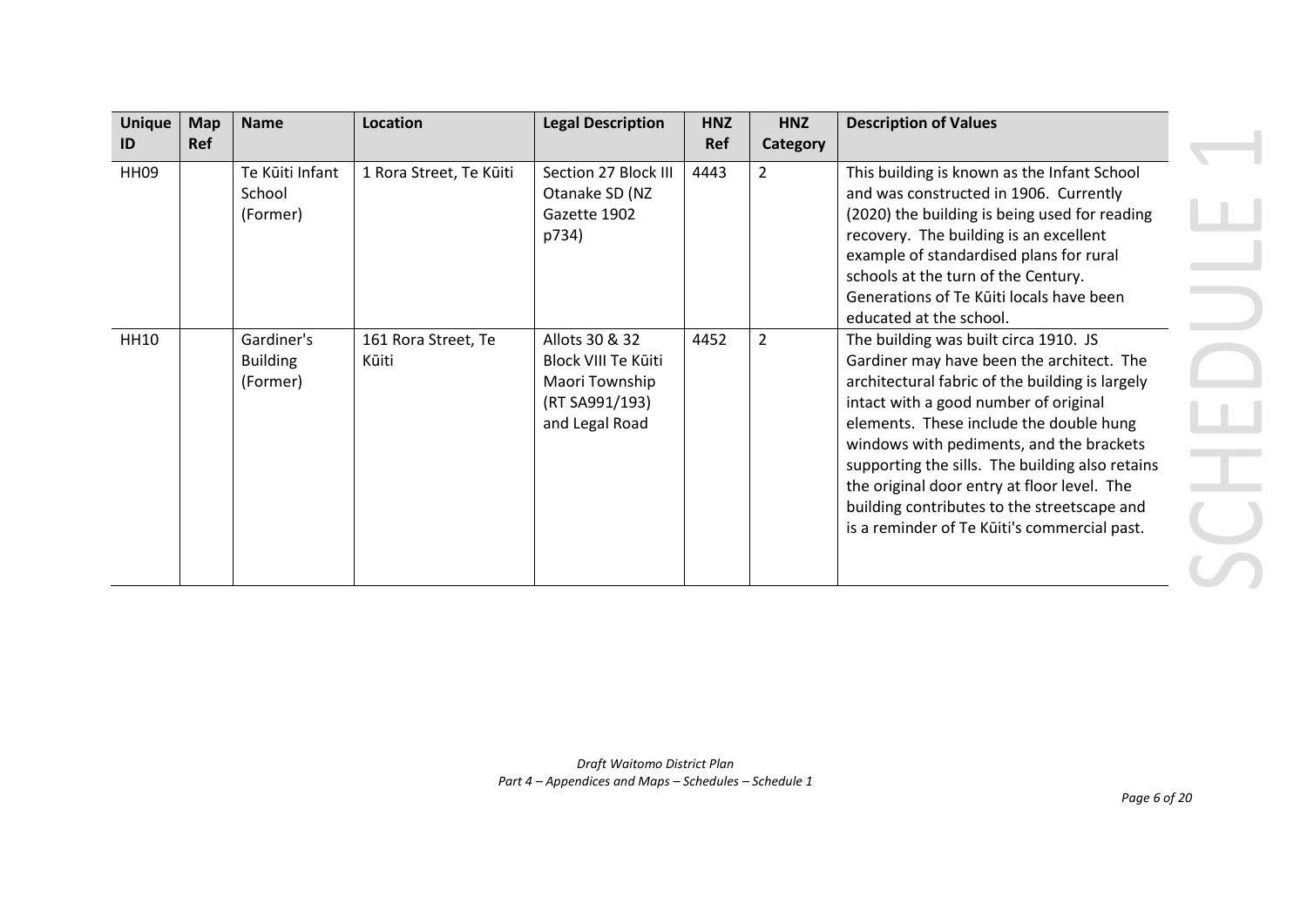| <b>Unique</b> | <b>Map</b> | <b>Name</b>     | <b>Location</b>     | <b>Legal Description</b> | <b>HNZ</b> | <b>HNZ</b>      | <b>Description of Values</b>                  |
|---------------|------------|-----------------|---------------------|--------------------------|------------|-----------------|-----------------------------------------------|
| ID            | Ref        |                 |                     |                          | Ref        | <b>Category</b> |                                               |
| <b>HH11</b>   |            | Lorigan's       | 165 Rora Street, Te | Allot 33 Block VIII      | 4451       | $\overline{2}$  | This building was completed in 1911 for WV    |
|               |            | <b>Building</b> | Kūiti               | Te Kūiti Maori           |            |                 | Lorigan who was a land and insurance agent.   |
|               |            | (Former)        |                     | Township (RT             |            |                 | The Architect was W. Price. The building has  |
|               |            |                 |                     | SA946/218) and           |            |                 | distinctive design features including arched  |
|               |            |                 |                     | Legal Road               |            |                 | windows with embellishments and engaged       |
|               |            |                 |                     |                          |            |                 | columns with pilasters. This building         |
|               |            |                 |                     |                          |            |                 | contributes to the streetscape and is a       |
|               |            |                 |                     |                          |            |                 | reminder of Te Kūiti's commercial past.       |
| <b>HH12</b>   |            | Not known       | 195 Rora Street, Te | Part Allots 2 Block      | N/A        | N/A             | Constructed in 1911 around the same time      |
|               |            |                 | Kūiti               | X Te Kūiti Maorl         |            |                 | as the Gardiner's, Lorigan, and Zobel's       |
|               |            |                 |                     | Township (RT             |            |                 | buildings. A key driver for these buildings   |
|               |            |                 |                     | SA173/164 &              |            |                 | was the movement of the railway station to    |
|               |            |                 |                     | SA175/258) and           |            |                 | the east side of Rora Street. The anglo-      |
|               |            |                 |                     | Legal Road               |            |                 | dutch architecture of the building is unusual |
|               |            |                 |                     |                          |            |                 | for Te Kūiti.                                 |
|               |            |                 |                     |                          |            |                 |                                               |
|               |            |                 |                     |                          |            |                 |                                               |
|               |            |                 |                     |                          |            |                 |                                               |
|               |            |                 |                     |                          |            |                 |                                               |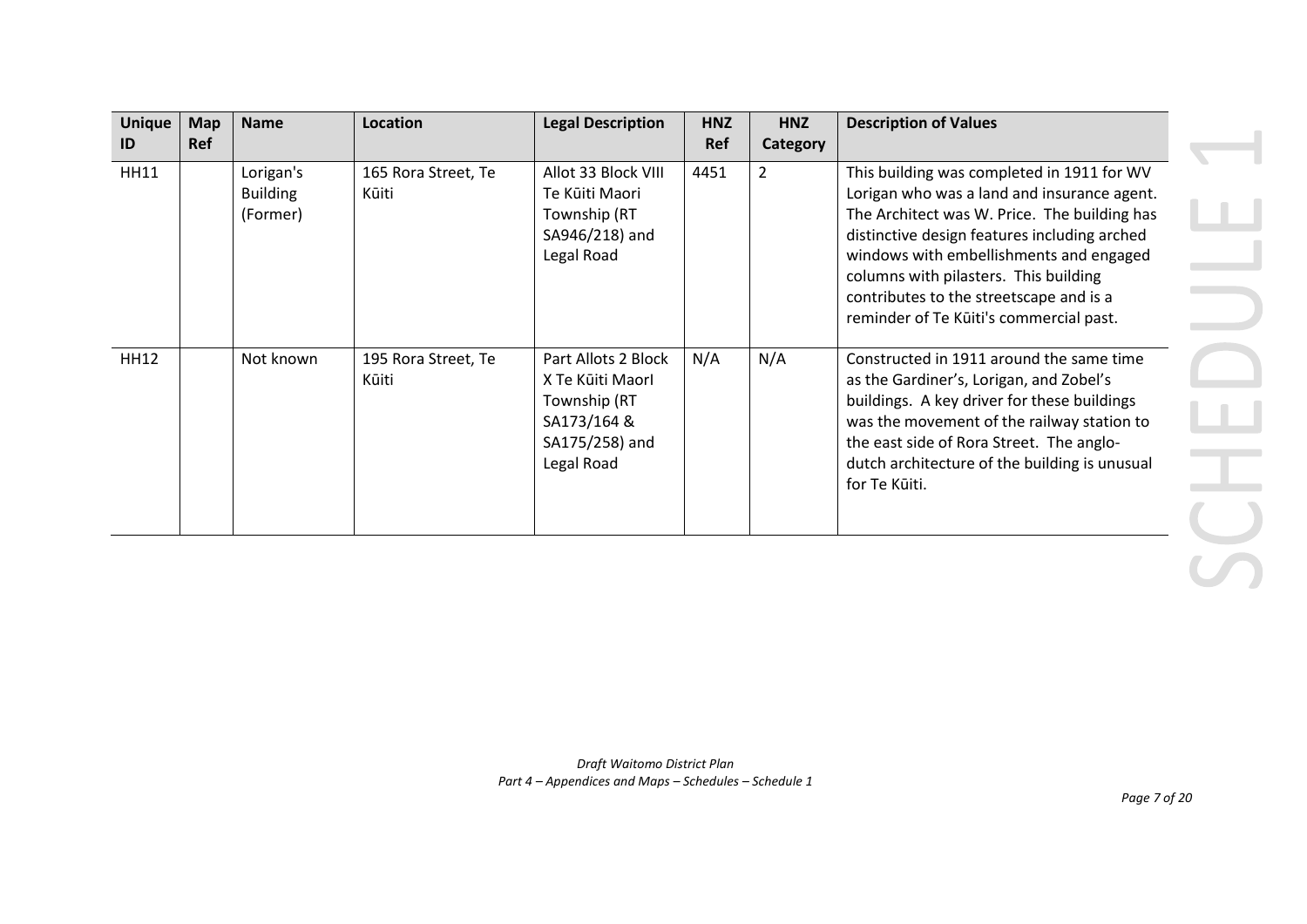| <b>Unique</b> | <b>Map</b> | <b>Name</b>                               | Location                                  | <b>Legal Description</b>                                               | <b>HNZ</b> | <b>HNZ</b>     | <b>Description of Values</b>                                                                                                                                                                                                                                                                                                                                                                                                                                                                                          |
|---------------|------------|-------------------------------------------|-------------------------------------------|------------------------------------------------------------------------|------------|----------------|-----------------------------------------------------------------------------------------------------------------------------------------------------------------------------------------------------------------------------------------------------------------------------------------------------------------------------------------------------------------------------------------------------------------------------------------------------------------------------------------------------------------------|
| ID            | Ref        |                                           |                                           |                                                                        | Ref        | Category       |                                                                                                                                                                                                                                                                                                                                                                                                                                                                                                                       |
| <b>HH13</b>   |            | St. Barnabas<br>Church and<br>Gates, Aria | Cnr Barclay Road and<br>Miro Street, Aria | Section 2 Suburbs<br>of Aria (RT TN<br>901/237                         | 9708       | $\overline{2}$ | The St Barnabas' Church (Anglican) was<br>constructed in 1923-1924. The church is a<br>well-preserved example of a rural church,<br>notable for its prominent place in the<br>landscape, and its gothic revival design. The<br>design of the gates with religious symbols<br>add to the setting of the church. The church<br>has strong community association<br>demonstrated by its continual use and the<br>way in which the wider community valued<br>the church by coming together to save it<br>from demolition. |
| <b>HH14</b>   |            | Aria Co-op<br>Dairy Factory               | Aria Road, Aria                           | Part Section 8<br>Block X Totoro SD,<br>Lot 2 DP 4271 (RT<br>TNG4/280) | N/A        | N/A            | The Aria Co-op Dairy Factory was<br>constructed in 1923. The Co-op had great<br>success winning numerous awards for the<br>quality of the butter that was produced. The<br>building represents the economic<br>importance of dairying to the area. The<br>building is a good example of type that<br>existed in the district. It has retained its<br>integrity including features such as the<br>ventilation chimneys.                                                                                                |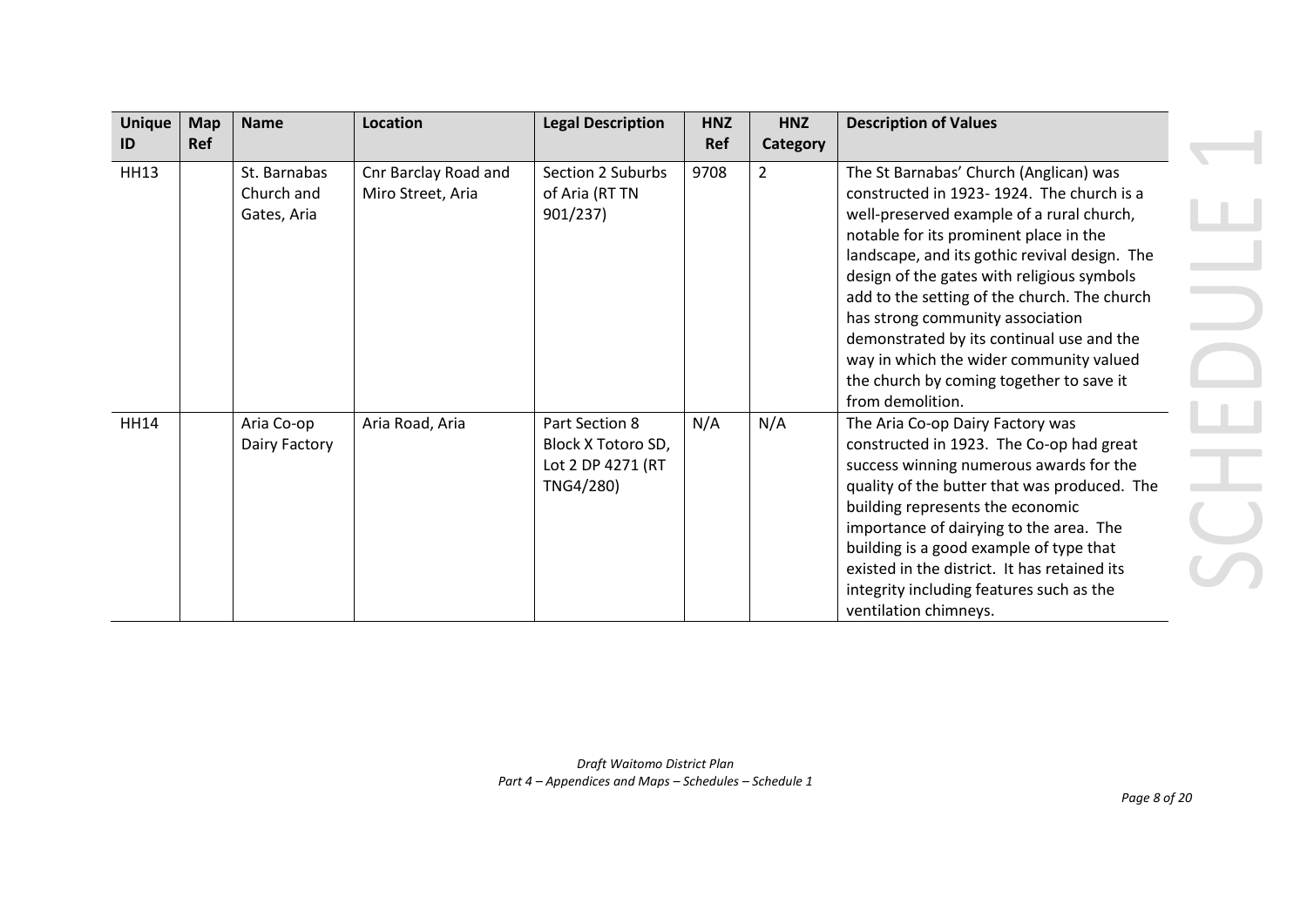| <b>Unique</b> | <b>Map</b> | <b>Name</b>                                                                 | <b>Location</b>              | <b>Legal Description</b>         | <b>HNZ</b> | <b>HNZ</b> | <b>Description of Values</b>                                                                                                                                                                                                                                                                                                                                                                                                                                                                                                                                                                                       |
|---------------|------------|-----------------------------------------------------------------------------|------------------------------|----------------------------------|------------|------------|--------------------------------------------------------------------------------------------------------------------------------------------------------------------------------------------------------------------------------------------------------------------------------------------------------------------------------------------------------------------------------------------------------------------------------------------------------------------------------------------------------------------------------------------------------------------------------------------------------------------|
| ID            | <b>Ref</b> |                                                                             |                              |                                  | Ref        | Category   |                                                                                                                                                                                                                                                                                                                                                                                                                                                                                                                                                                                                                    |
| <b>HH15</b>   |            | Awakino War<br>Memorial<br>Archway, wall<br>and<br>community<br>hall facade | 4 Briscoe Street,<br>Awakino | Lot 18 DP 2233 (RT<br>SA181/277) | N/A        | N/A        | The community hall was constructed in 1911<br>and has had a number of alterations since.<br>The wall and archway were unveiled in 1920.<br>The archway was erected in honour of the<br>men who passed away in WW I and the<br>names of the men who passed in WW II<br>were subsequently added. The wall and<br>archway significantly add to the Hall's values<br>as a community memorial and has special<br>identity and amenity significance to the local<br>residents and families of the deceased. Due<br>to the extensive additions and modifications<br>to the hall only the façade of the hall is<br>listed. |
| <b>HH16</b>   |            | Awakino Post<br>Office and<br>attached<br>postmaster's<br>residence         | 3 Gribbin Street,<br>Awakino | Sec 1 SO 57200<br>(RT SA42B/763) | N/A        | N/A        | The post office was formally opened in 1913.<br>It included a savings bank, money order<br>service, telephone room and a switchboard.<br>The building was the communication centre<br>for the community. The distinctive portico<br>entry makes the building prominent in<br>Awakino. The building is an excellent<br>example of a well-preserved early town post<br>office. The building has high integrity.                                                                                                                                                                                                      |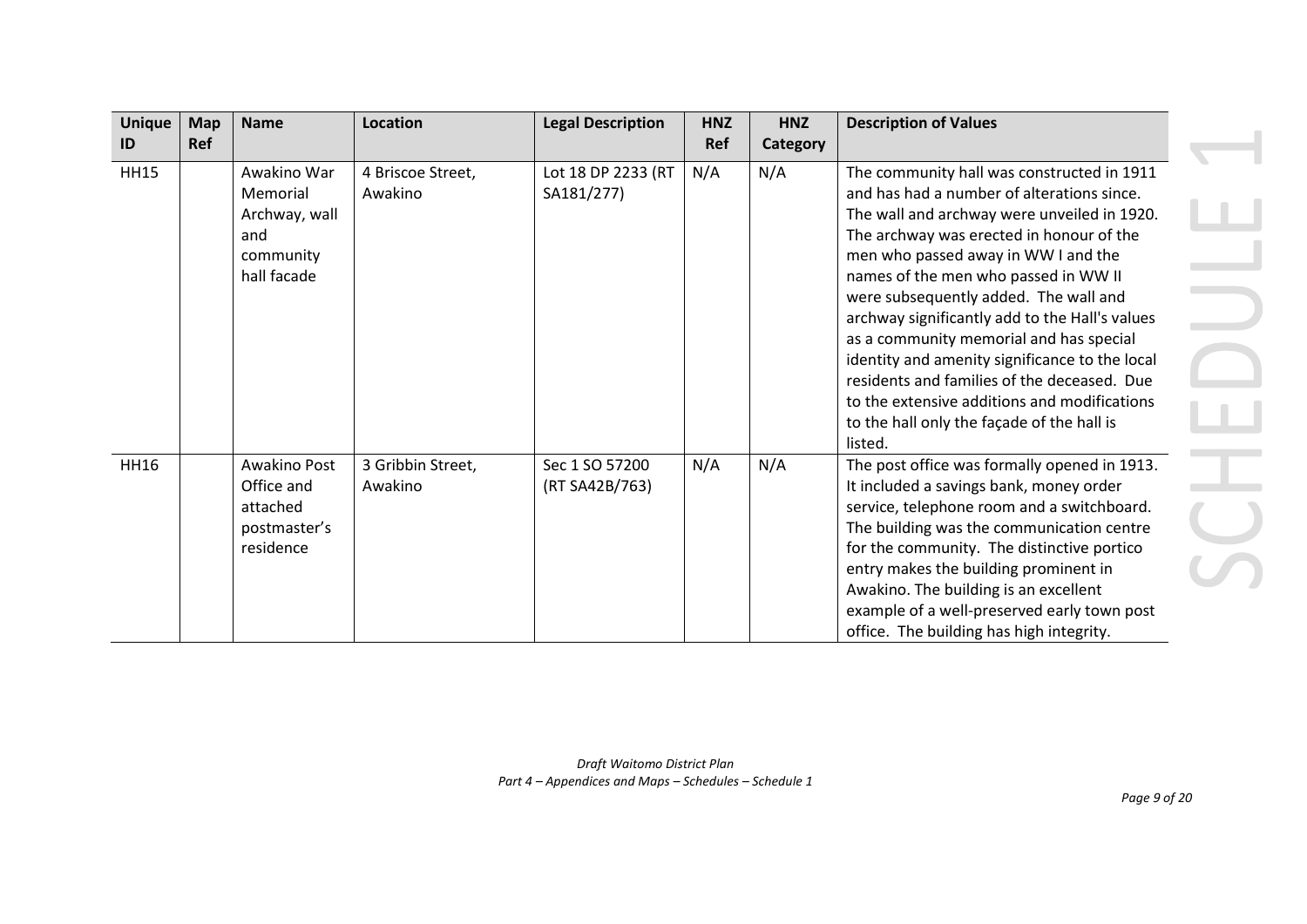| <b>Unique</b> | <b>Map</b> | <b>Name</b>                          | <b>Location</b>                                                                                           | <b>Legal Description</b>             | <b>HNZ</b> | <b>HNZ</b>     | <b>Description of Values</b>                                                                                                                                                                                                                                                                                                                                                                                                                                                                                                                  |
|---------------|------------|--------------------------------------|-----------------------------------------------------------------------------------------------------------|--------------------------------------|------------|----------------|-----------------------------------------------------------------------------------------------------------------------------------------------------------------------------------------------------------------------------------------------------------------------------------------------------------------------------------------------------------------------------------------------------------------------------------------------------------------------------------------------------------------------------------------------|
| ID            | Ref        |                                      |                                                                                                           |                                      | Ref        | Category       |                                                                                                                                                                                                                                                                                                                                                                                                                                                                                                                                               |
| <b>HH17</b>   |            | Awakino<br>Tunnel                    | Awakino Gorge,<br>approximately 11km<br>inland from the town<br>of Awakino on State<br>Highway 3, Awakino | Legal road                           | N/A        | N/A            | The single lane tunnel may have been made<br>by a farmer circa 1910-1920. The tunnel's<br>round barrel rather than a pointed vault is<br>unusual for its time. The tunnel is part of<br>the dramatic scenery of the gorge and is a<br>notable landmark for travellers.                                                                                                                                                                                                                                                                        |
| <b>HH18</b>   |            | Waitomo<br>Caves Hotel               | 27D Waitomo Village<br>Road and Access Road,<br><b>Waitomo Caves Village</b>                              | Hauturu East 20<br>Block (RT 275384) | 4176       | $\overline{2}$ | The Waitomo Hotel was constructed in two<br>stages resulting in two distinctive<br>architectural styles. The first stage in 1908<br>had 6 guest rooms with the second stage<br>being constructed in 1927 to 1928 with 24<br>additional guest rooms. In the early days the<br>Hotel was promoted as a Health Resort, but<br>soon became inextricably linked with the<br>Waitomo Caves and tourism in the area. On<br>New Year's Eve 1953 the Queen and Prince<br>Philip stayed at the Hotel. The Hotel has a<br>significant landmark presence. |
| <b>HH19</b>   |            | <b>Boarding</b><br>House<br>(Former) | 1052 Mangarino Road,<br>Hangatiki                                                                         | Lot 1 DP 414116<br>(RT 452894)       | N/A        | N/A            | The hostel was built by AS Board and son<br>Sydney Board. The Boards were one of<br>Hangatiki's foremost families. Construction<br>started in 1915 at 1052 Mangarino Road but<br>was not complete until 1919, following<br>Sydney Board's return from WW I. The<br>Hostel was constructed as accommodation<br>for train travellers on their way to Waitomo<br>Caves. In the 1920s the road to the                                                                                                                                             |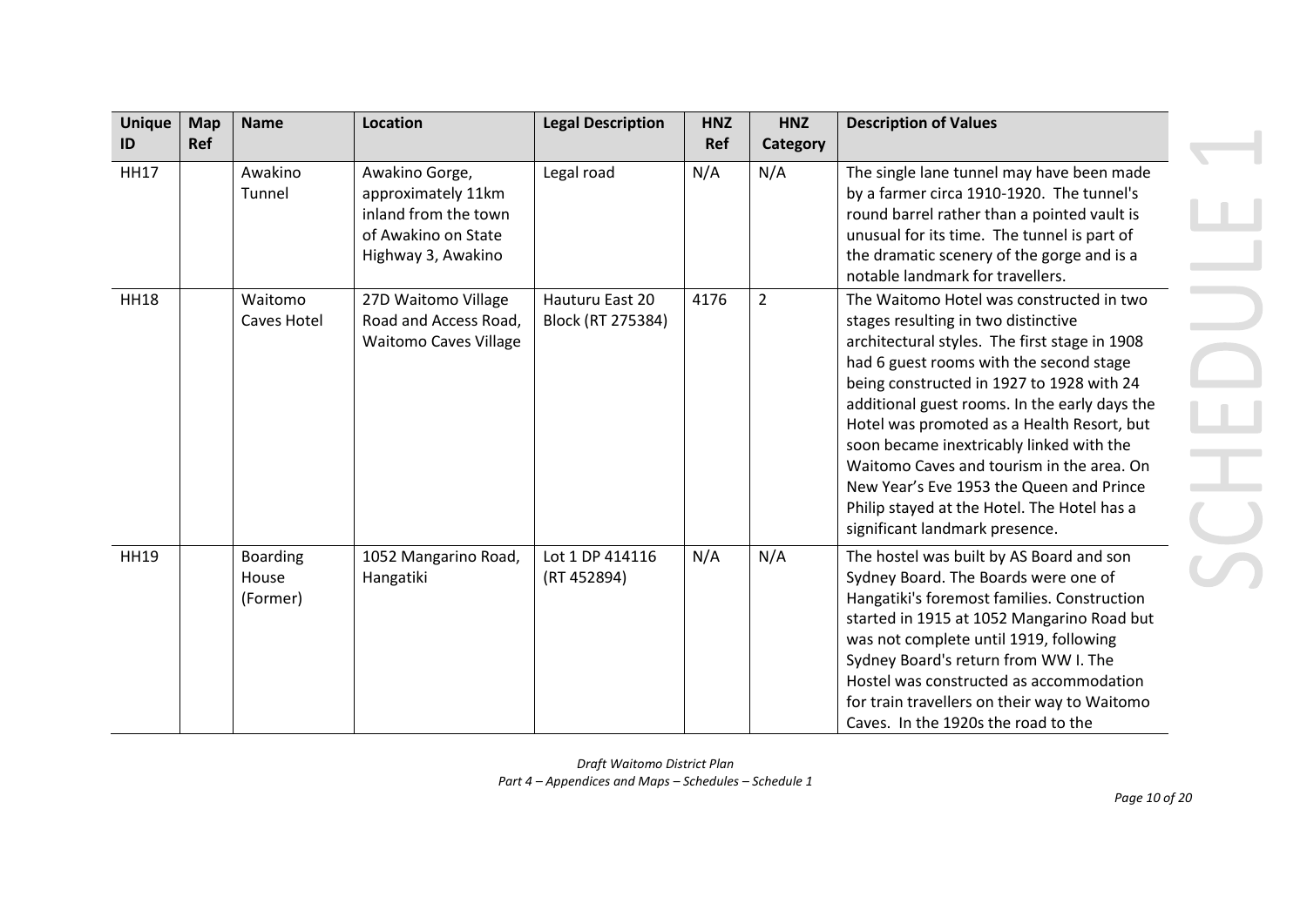| <b>Unique</b> | <b>Map</b> | <b>Name</b>                          | Location                                            | <b>Legal Description</b>                   | <b>HNZ</b> | <b>HNZ</b>     | <b>Description of Values</b>                                                                                                                                                                                                                                                                                                                                                         |
|---------------|------------|--------------------------------------|-----------------------------------------------------|--------------------------------------------|------------|----------------|--------------------------------------------------------------------------------------------------------------------------------------------------------------------------------------------------------------------------------------------------------------------------------------------------------------------------------------------------------------------------------------|
| ID            | <b>Ref</b> |                                      |                                                     |                                            | Ref        | Category       |                                                                                                                                                                                                                                                                                                                                                                                      |
|               |            |                                      |                                                     |                                            |            |                | Waitomo Caves was metalled, reducing the<br>need for the Hostel at Hangatiki. As a<br>result, the Hostel was split in two with<br>approximately two thirds of the Hostel being<br>moved to 1006 Mangarino Road (Refer<br>HH20). The architecture of the building<br>retains its integrity. It is also a symbol of the<br>pioneering spirit of the early settlers of the<br>district. |
| <b>HH20</b>   |            | <b>Boarding</b><br>House<br>(Former) | 1006 Mangarino Road,<br>Hangatiki                   | Lot I DP 32780 (RT<br>SA1221/71)           | 4267       | $\overline{2}$ | Refer to HH19 for an outline of the historical<br>importance of this building. The<br>architecture of the building retains good<br>integrity even though it is not located on its<br>original site. The Hostel is a symbol of the<br>pioneering spirit of the early settlers of the<br>district.                                                                                     |
| <b>HH21</b>   |            | <b>Mokau Mine</b>                    | Cnr State Highway 3<br>and Rerenga Street,<br>Mokau | Road Reserve,<br>State Highway 3,<br>Mokau | N/A        | N/A            | The mine washed ashore 2nd December<br>1942. It was originally thought the mine was<br>German, but was later found to be<br>Australian. The mine has by association<br>become Mokau's war memorial. The mine is<br>a prominent landmark on the roadside at<br>Mokau and is the only mine on display in the<br>region.                                                                |

 $\sim$  10  $\pm$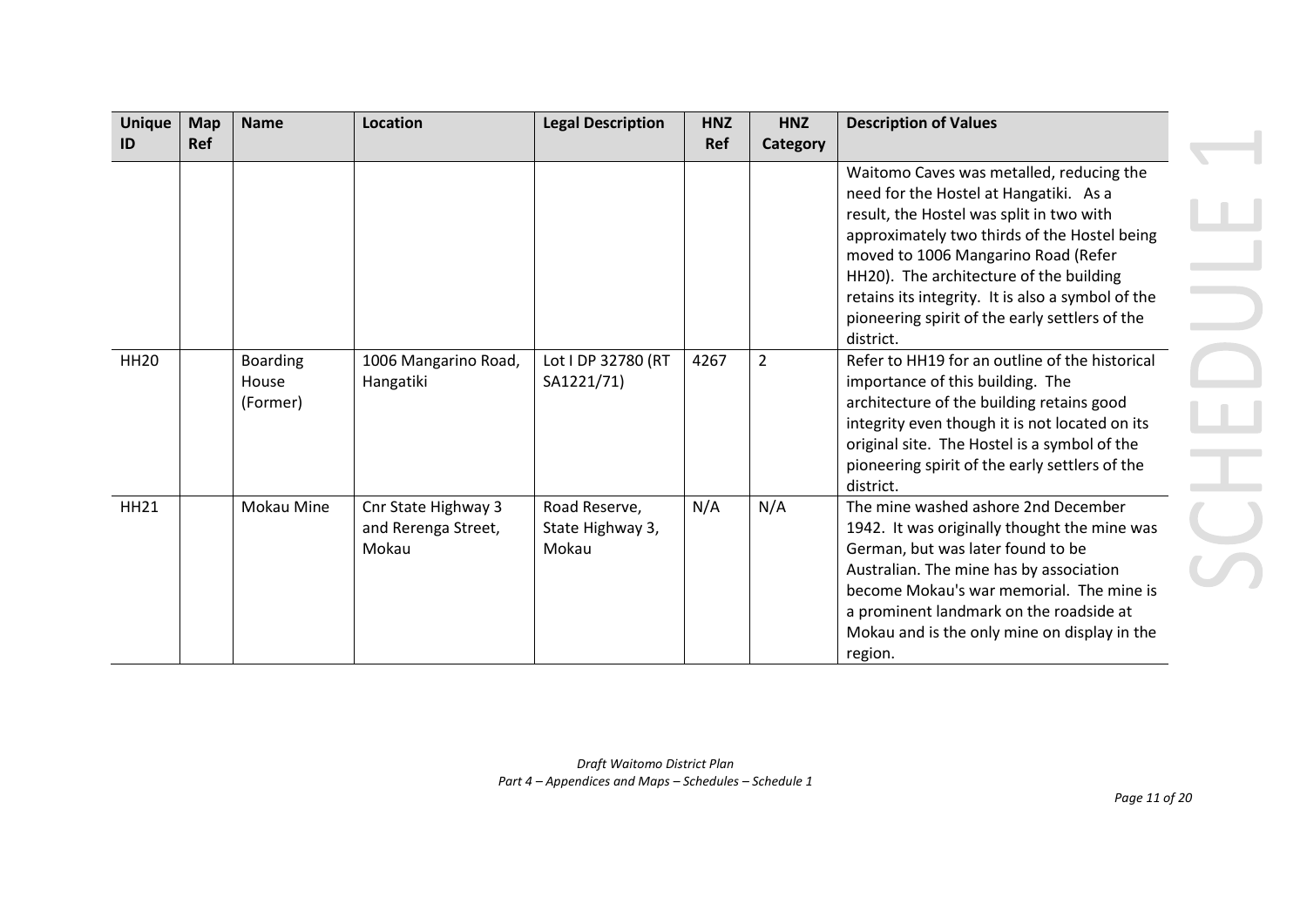| <b>Unique</b>     | <b>Map</b> | <b>Name</b>                             | Location                  | <b>Legal Description</b>                          | <b>HNZ</b> | <b>HNZ</b>      | <b>Description of Values</b>                                                                                                                                                                                                                                                                                                                                                                                                                                                                                                                                                                 |  |
|-------------------|------------|-----------------------------------------|---------------------------|---------------------------------------------------|------------|-----------------|----------------------------------------------------------------------------------------------------------------------------------------------------------------------------------------------------------------------------------------------------------------------------------------------------------------------------------------------------------------------------------------------------------------------------------------------------------------------------------------------------------------------------------------------------------------------------------------------|--|
| ID<br><b>HH22</b> | Ref        | Mokau Co-<br>operative<br>Dairy Factory | 7 Te Kauri Road,<br>Mokau | Part Te Kauri 3<br><b>Block (RT</b><br>SA348/183) | Ref<br>N/A | Category<br>N/A | The Dairy Factory was built in 1921 and<br>operated until 1956. The building was a<br>centre of employment and of economic<br>importance to the community. The Dairy<br>Factory is a largely intact example of an early<br>dairy factory. There are an estimated 500<br>co-op dairy factories, few of them are in as<br>good condition and unmodified as this one.<br>The Dairy Factory is visible from the river<br>and illustrates the connection between<br>dairying and the river in this location. The<br>majority of milk and cream produced in this<br>area was transported by river. |  |
| <b>HH23</b>       |            | Piopio War<br>Memorial<br>Obelisk       | 49 Moa Street, Piopio     | Lot 9 DP 6751 (RT<br>SA260/104)                   | N/A        | N/A             | The obelisk was unveiled on 29 September<br>1922 and commemorates the locals who<br>died in WW I. Following the end of WW II,<br>the names of those who died in WW II were<br>added. The obelisk is located in a<br>prominent position on the main street of<br>Piopio and has special identity and amenity<br>significance for local residents and the<br>families of the deceased.                                                                                                                                                                                                         |  |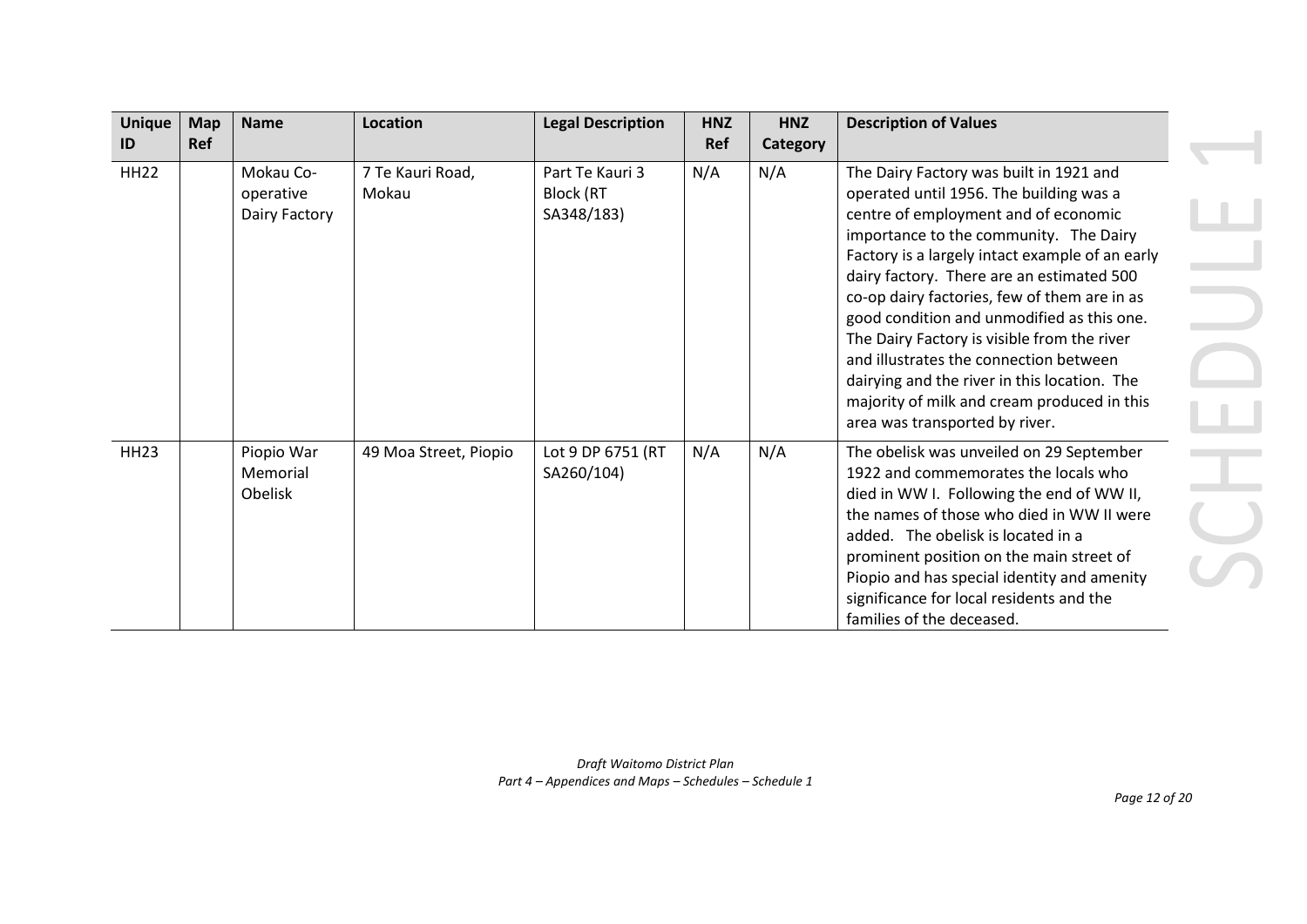| <b>Unique</b> | <b>Map</b> | <b>Name</b>                                         | <b>Location</b>        | <b>Legal Description</b>         | <b>HNZ</b> | <b>HNZ</b> | <b>Description of Values</b>                                                                                                                                                                                                                                                                                                                                                                                                                                                                          |
|---------------|------------|-----------------------------------------------------|------------------------|----------------------------------|------------|------------|-------------------------------------------------------------------------------------------------------------------------------------------------------------------------------------------------------------------------------------------------------------------------------------------------------------------------------------------------------------------------------------------------------------------------------------------------------------------------------------------------------|
| ID            | Ref        |                                                     |                        |                                  | Ref        | Category   |                                                                                                                                                                                                                                                                                                                                                                                                                                                                                                       |
| <b>HH24</b>   |            | <b>Bill Glasgow's</b><br>Blacksmith<br>Cottage      | 11 Ruru Street, Piopio | Lot 18 DP 6751 (RT<br>SA294/114) | N/A        | N/A        | The cottage was built in the 1920s by Bill<br>Glasgow (the Blacksmith) and his trainee.<br>Mr. Glasgow lived in the cottage for some<br>time. The cottage is located on the same<br>site as the Blacksmiths shop. Mr. Glasgow<br>worked from the shop on the same site until<br>1982 when the cottage and shop became<br>the Piopio & Districts Museum. The building<br>is an intact example of a frontier cottage.<br>Blacksmiths were an essential business for<br>the farming community of Piopio. |
| <b>HH25</b>   |            | <b>Bill Glasgow's</b><br><b>Blacksmiths</b><br>Shop | 11 Ruru Street, Piopio | Lot 18 DP 6751 (RT<br>SA294/114) | N/A        | N/A        | The Blacksmith's shop was operated by Bill<br>Glasgow from 1929 to 1982. Mr. Glasgow<br>was one of the early blacksmiths in Piopio.<br>In the early days blacksmithing was an<br>essential trade, shoeing horses and<br>manufacturing and repairing all manner of<br>metal tools and equipment. The shop and<br>cottage form a group of linked buildings.<br>This shop is a largely intact example of a<br>Blacksmith's shop.                                                                         |

 $\mathbb{R}^n$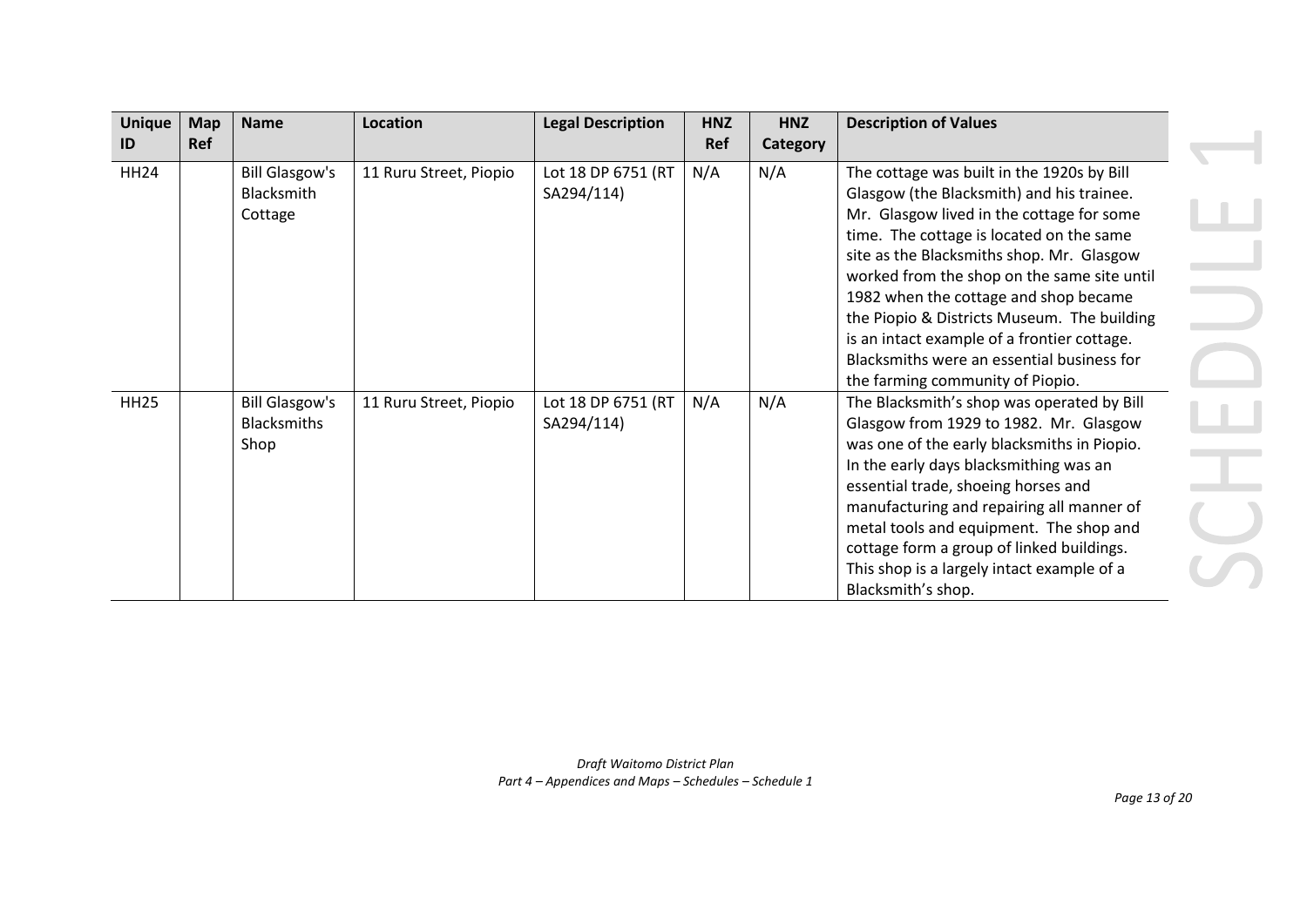| <b>Unique</b> | <b>Map</b> | <b>Name</b>                                     | <b>Location</b>        | <b>Legal Description</b>         | <b>HNZ</b> | <b>HNZ</b> | <b>Description of Values</b>                                                                                                                                                                                                                                                                                                                                                                                                                                                                                                                                                                                                                         |  |
|---------------|------------|-------------------------------------------------|------------------------|----------------------------------|------------|------------|------------------------------------------------------------------------------------------------------------------------------------------------------------------------------------------------------------------------------------------------------------------------------------------------------------------------------------------------------------------------------------------------------------------------------------------------------------------------------------------------------------------------------------------------------------------------------------------------------------------------------------------------------|--|
| ID            | <b>Ref</b> |                                                 |                        |                                  | Ref        | Category   |                                                                                                                                                                                                                                                                                                                                                                                                                                                                                                                                                                                                                                                      |  |
| <b>HH26</b>   |            | <b>Bank of New</b><br>Zealand                   | 11 Ruru Street, Piopio | Lot 18 DP 6751 (RT<br>SA294/114) | N/A        | N/A        | The bank was constructed in 1914 and was<br>originally located on the corner of Moa<br>Street and Ruru Street. It operated until the<br>late 1950s. In the late 1980s the building<br>was moved to the Piopio & Districts Museum<br>site. The building is an intact example of an<br>early frontier style timber bank building. It is<br>a small scale, classical revival building which<br>reflects the size of the community it was<br>built for. There are relatively few banks of<br>this size and design remaining.                                                                                                                             |  |
| <b>HH27</b>   |            | Piopio Co-op<br>Dairy Factory<br>Store (former) | 80 Moa Street, Piopio  | Lot 3 DPS 9004 (RT<br>SA4A/1215) | N/A        | N/A        | The Piopio Co-op Dairy Co. was created in<br>1910 and a factory was in operation within<br>the same year. The store was constructed<br>circa 1930 to 1940 to house the Co-ops retail<br>business. The building is of concrete design<br>and has been sensitively modified. The<br>building is located on the main street and is<br>a visual reminder of the district's long and<br>prosperous dairy history. The timber factory<br>is still standing but is in poor condition. The<br>Dairy Store is the only remaining building<br>within the complex in good condition. The<br>building is currently (2020) occupied by the<br>St Johns Ambulance. |  |

*Page 14 of 20*

 $\mathbf{A}$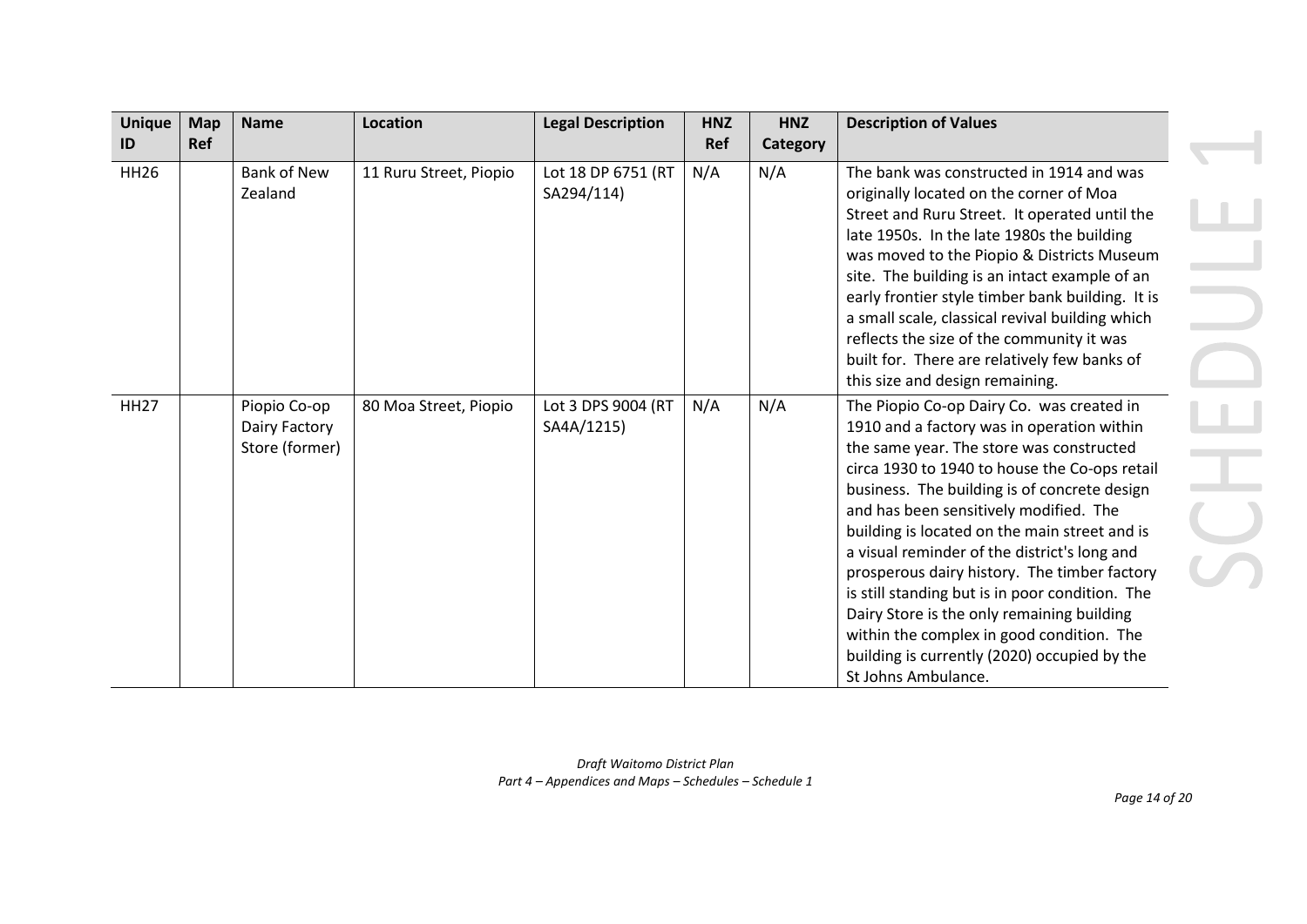| <b>Unique</b><br>ID | <b>Map</b><br><b>Ref</b> | <b>Name</b>                                                         | <b>Location</b>                            | <b>Legal Description</b>                       | <b>HNZ</b><br>Ref | <b>HNZ</b><br>Category | <b>Description of Values</b>                                                                                                                                                                                                                                                                                                                                                                                                                                                                                           |
|---------------------|--------------------------|---------------------------------------------------------------------|--------------------------------------------|------------------------------------------------|-------------------|------------------------|------------------------------------------------------------------------------------------------------------------------------------------------------------------------------------------------------------------------------------------------------------------------------------------------------------------------------------------------------------------------------------------------------------------------------------------------------------------------------------------------------------------------|
| <b>HH28</b>         |                          | St Mary's<br>Catholic<br>Church                                     | 12 Kea Street, Piopio                      | Lot 1 DPS 74525<br>(RT SA60A/107)              | N/A               | N/A                    | Opened on 25 May 1930 with a final service<br>held on 28 August 2017. The Church is a<br>good example of an early 20th Century rural<br>church built with local timber and local<br>craftsmen. In the 1960s it was modified to<br>include a new sanctuary and entrance. In<br>2017 the church was sensitively remodelled.<br>It is currently used as an accommodation<br>and wedding venue. The building is in good<br>condition. The church stands on a hill on its<br>original site above the main street of Piopio. |
| <b>HH29</b>         |                          | Piopio Post<br>Office and<br>attached post<br>master's<br>residence | 45 Moa Street, Piopio                      | Section 1 SO<br>57244 (RT<br>SA42C/434)        | N/A               | N/A                    | Opened by Sir Joseph Ward in 1917. The<br>Post office was the centre of<br>communications besides mail delivery the<br>telephone and telephone exchanges were<br>located here. It is a good example of a rural<br>post office in relatively intact condition.                                                                                                                                                                                                                                                          |
| <b>HH30</b>         |                          | Benneydale<br>Hall                                                  | 12 Maniaiti Road,<br>Maniaiti / Benneydale | Section 24 Block X<br>Mapara SD (RT<br>697785) | N/A               | N/A                    | The Hall was constructed 1943 - 1944 during<br>WW II. Coal mining was classed as an<br>essential industry during WW II. This status<br>is reflected in the size of the Hall which is a<br>lot bigger than other rural Halls. The Hall<br>was built to provide a range of services to<br>the miners including a doctor's surgery, a<br>purpose-built billiards room, a library and a                                                                                                                                    |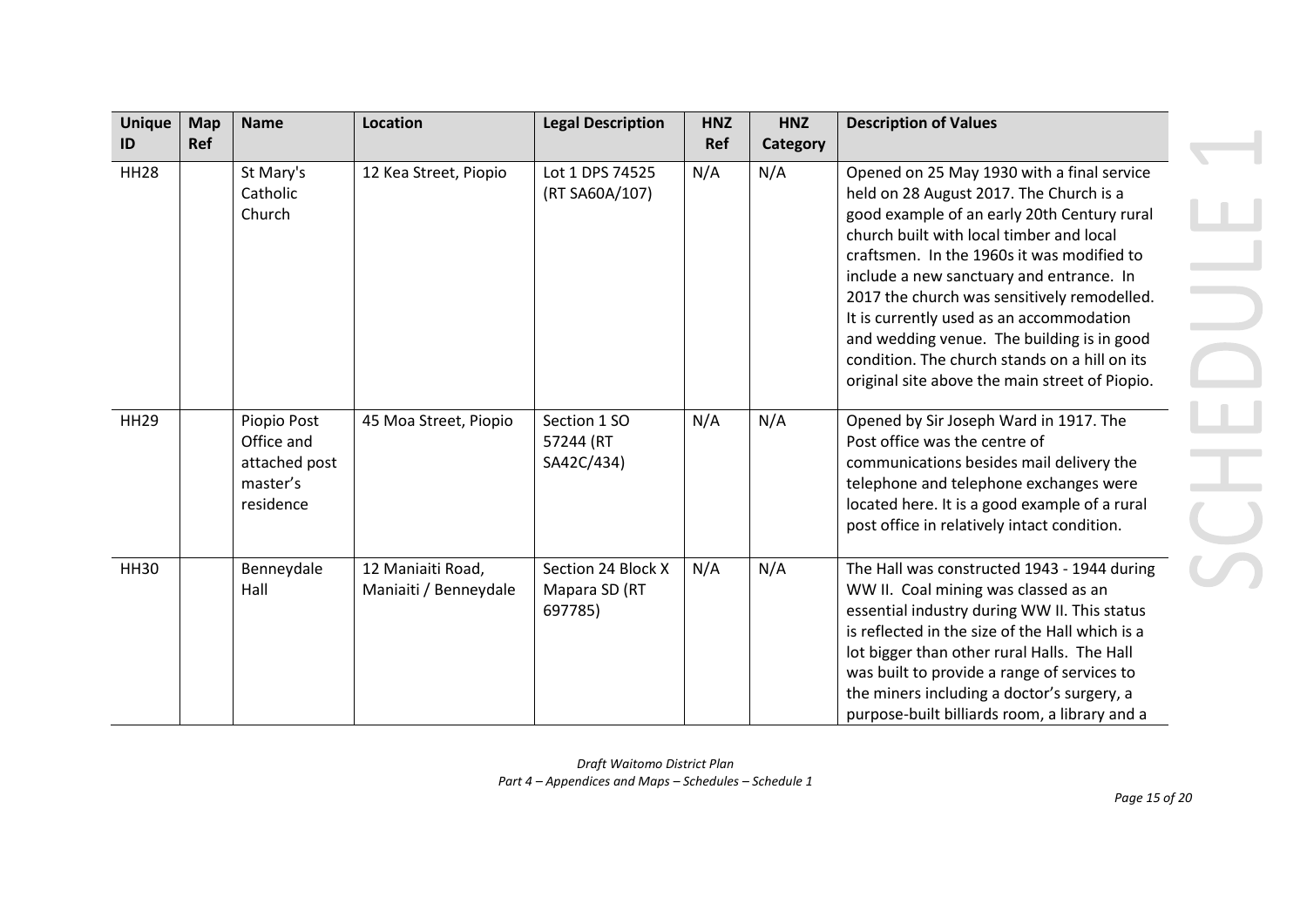| <b>Unique</b> | <b>Map</b> | <b>Name</b>                                                                                         | Location               | <b>Legal Description</b>                                    | <b>HNZ</b> | <b>HNZ</b> | <b>Description of Values</b>                                                                                                                                                                                                                                                                                                                                                                                     |
|---------------|------------|-----------------------------------------------------------------------------------------------------|------------------------|-------------------------------------------------------------|------------|------------|------------------------------------------------------------------------------------------------------------------------------------------------------------------------------------------------------------------------------------------------------------------------------------------------------------------------------------------------------------------------------------------------------------------|
| ID            | <b>Ref</b> |                                                                                                     |                        |                                                             | Ref        | Category   |                                                                                                                                                                                                                                                                                                                                                                                                                  |
|               |            |                                                                                                     |                        |                                                             |            |            | movie theatre. It is currently occupied by a<br>community library and a display of historical<br>items. The Hall was the social centre of the<br>community. The Hall is in reasonable<br>condition and the floor plan has not changed<br>from when it was built.                                                                                                                                                 |
| <b>HH31</b>   |            | Kopaki school<br>and grounds<br>including<br>outbuildings,<br>tennis court<br>and swimming<br>pool. | 21 Kopaki Road, Kopaki | Section 9 Block V<br>Mapara SD (NZ<br>Gazette 1977<br>p133) | N/A        | N/A        | Opened February 1930 in response to<br>pressure from residents of the Kopaki area.<br>In 1962 a swimming pool was added and<br>1965 two tennis courts. The school was<br>closed in 1973 with 10 pupils on the role. It<br>is reputed to be one of the last one room<br>schools to be built in New Zealand. This is a<br>largely intact example of a school and its<br>outbuildings in relatively good condition. |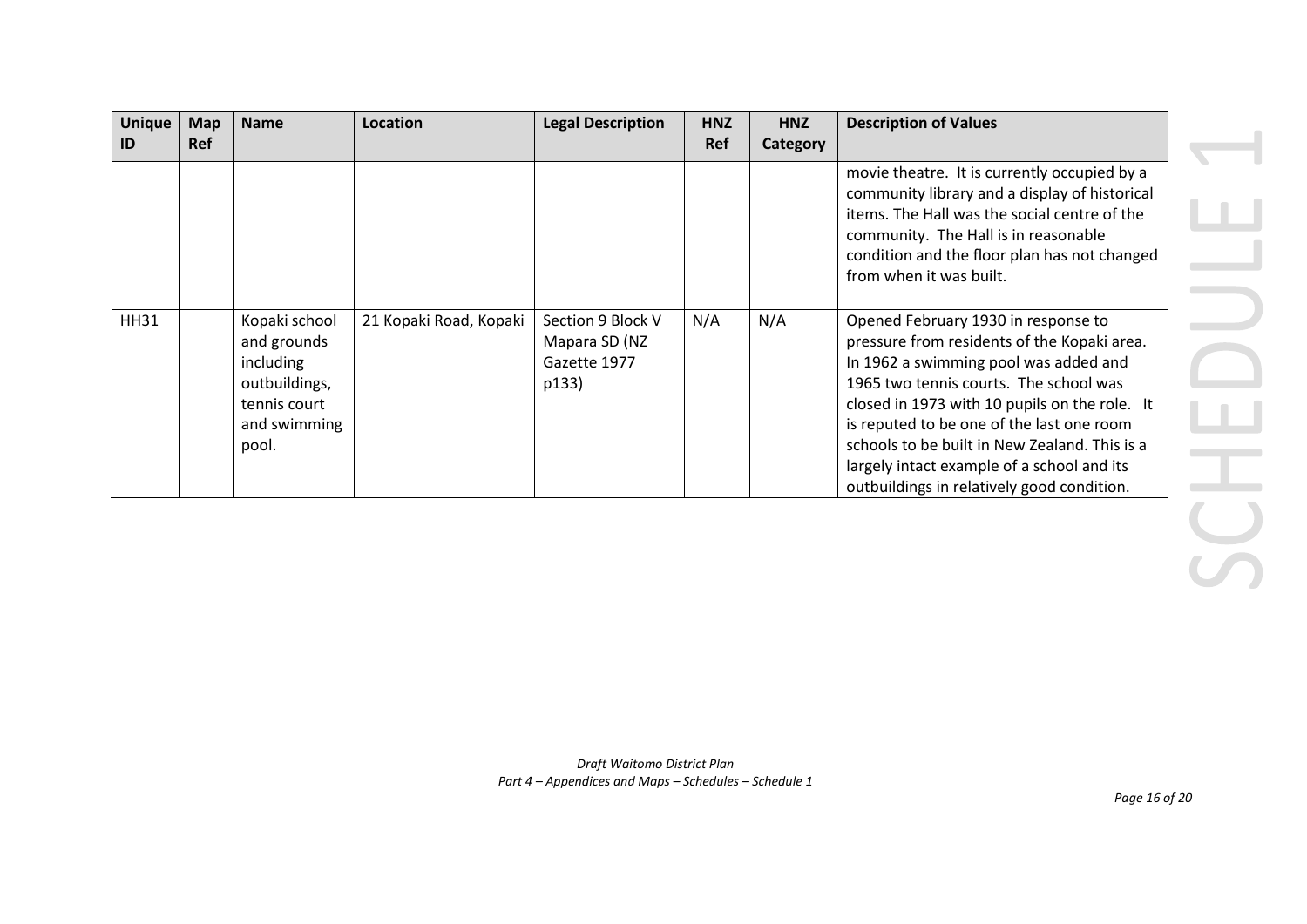| <b>Unique</b> | <b>Map</b> | <b>Name</b> | Location                       | <b>Legal Description</b>                                                           | <b>HNZ</b> | <b>HNZ</b> | <b>Description of Values</b>                                                                                                                                                                                                                                                                                                                                                                                                                                                                                                                                                                                                                                               |
|---------------|------------|-------------|--------------------------------|------------------------------------------------------------------------------------|------------|------------|----------------------------------------------------------------------------------------------------------------------------------------------------------------------------------------------------------------------------------------------------------------------------------------------------------------------------------------------------------------------------------------------------------------------------------------------------------------------------------------------------------------------------------------------------------------------------------------------------------------------------------------------------------------------------|
| ID            | Ref        |             |                                |                                                                                    | Ref        | Category   |                                                                                                                                                                                                                                                                                                                                                                                                                                                                                                                                                                                                                                                                            |
| <b>HH32</b>   |            | Mapiu Store | 2801 State Highway 4,<br>Mapiu | Part sbdn 1 Sec 22<br><b>Block XII Mapara</b><br>SD (RT TN242/3)<br>and Legal Road | N/A        | N/A        | The Mapiu Store was moved onto its present<br>site in 1915 from Waimiha to accommodate<br>a full-sized billiard room within the store.<br>Being a general store, it stocked a wide<br>range of goods, a Post Office, and it was a<br>meeting place for people to play billiards.<br>For some time, petrol was also sold from the<br>store. The store operated until the late<br>1980s. In 2016 the store was operated as a<br>cafe. The store is in relatively good<br>condition and there is a long association<br>between the community and the store. The<br>store is part of a group of local landmarks<br>along with the Mapiu Hall and War<br><b>Memorial Gates.</b> |
| <b>HH33</b>   |            | Mapiu Hall  | 2763 State Highway 4,<br>Mapiu | Lot 1 DP 8823 (RT<br>TN266/59)                                                     | N/A        | N/A        | The Mapiu Hall was constructed in 1916 and<br>in 1961 was moved from Tangitu to Mapiu.<br>A local donated land for the Hall. Locals<br>raised money to renovate the Hall. The<br>renovations were undertaken sensitively and<br>included toilets, stage and entrance foyer.<br>The Hall was the social centre of the<br>community. Inside the Hall there are<br>memorial plaques commemorating people<br>who served and passed away in the war<br>from the area. The Hall is part of a group of                                                                                                                                                                            |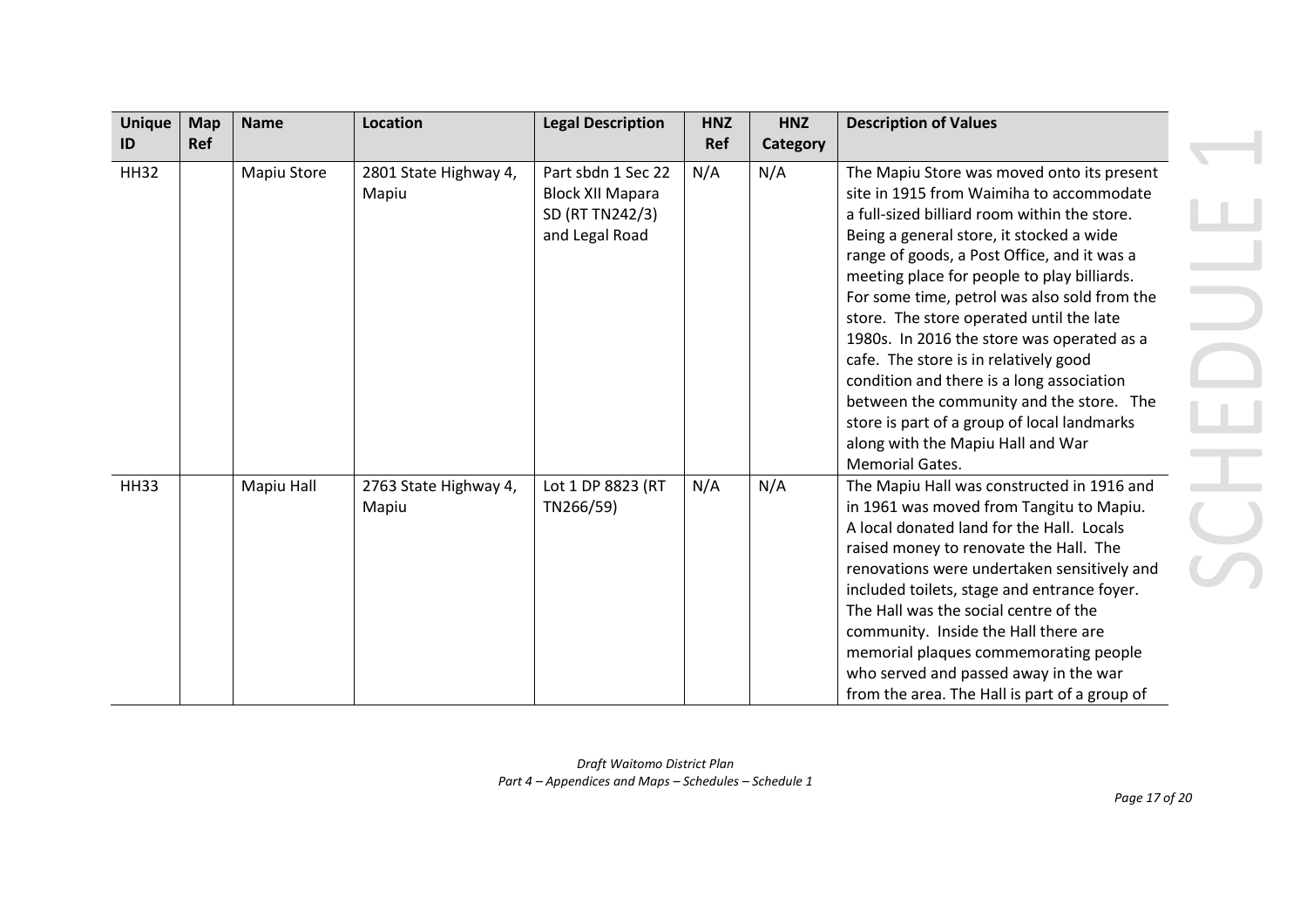| <b>Unique</b><br>ID | <b>Map</b><br><b>Ref</b> | <b>Name</b>                           | <b>Location</b>                                  | <b>Legal Description</b>                                               | <b>HNZ</b><br>Ref | <b>HNZ</b><br>Category | <b>Description of Values</b>                                                                                                                                                                                                                                                                                                                                                                                                                                                                                                                                            |
|---------------------|--------------------------|---------------------------------------|--------------------------------------------------|------------------------------------------------------------------------|-------------------|------------------------|-------------------------------------------------------------------------------------------------------------------------------------------------------------------------------------------------------------------------------------------------------------------------------------------------------------------------------------------------------------------------------------------------------------------------------------------------------------------------------------------------------------------------------------------------------------------------|
|                     |                          |                                       |                                                  |                                                                        |                   |                        | local landmarks along with the Mapiu Store<br>and War Memorial Gates.                                                                                                                                                                                                                                                                                                                                                                                                                                                                                                   |
| <b>HH34</b>         |                          | Mapiu War<br>Memorial<br>Gates        | Mapiu Domain, 2749<br>State Highway 4,<br>Mapiu  | Sections 5 & 6<br>Block III TN of<br>Mapiu (NZ Gazette<br>1982 p1565)  | N/A               | N/A                    | In 1922 the people of Mapiu decided to build<br>memorial gates at the Mapiu Domain to<br>honour those men who died in the Great<br>War. The gates were unveiled on Anzac Day<br>25 April 1925. Sometime after WW II the<br>names of the people who served and died in<br>WW II were added to the gate. The<br>memorial gates are of local identity and<br>amenity significance. The gates are in good<br>condition and were refurbished in the 1980s.<br>The War Memorial Gates are part of a group<br>of local landmarks along with the Mapiu<br>Store and Mapiu Hall. |
| <b>HH35</b>         |                          | Waitanguru<br>World War I<br>Memorial | Road Reserve -<br>Waitanguru Road,<br>Mangaotaki | <b>Adjoining Section</b><br>15 VILL of<br>Waitanguru (RT<br>SA10D/193) | N/A               | N/A                    | The memorial arch was built of local stone<br>with 3 engraved marble plaques to<br>commemorate local men involved in WW I.<br>The official unveiling of the archway<br>occurred in August 1925. The memorial<br>archway was positioned at the entrance of a<br>new school for the area that also opened in<br>1925 (since closed). The school closed in<br>1948. The arch is of special identity and<br>amenity significance to the local residents<br>and families of the deceased.                                                                                    |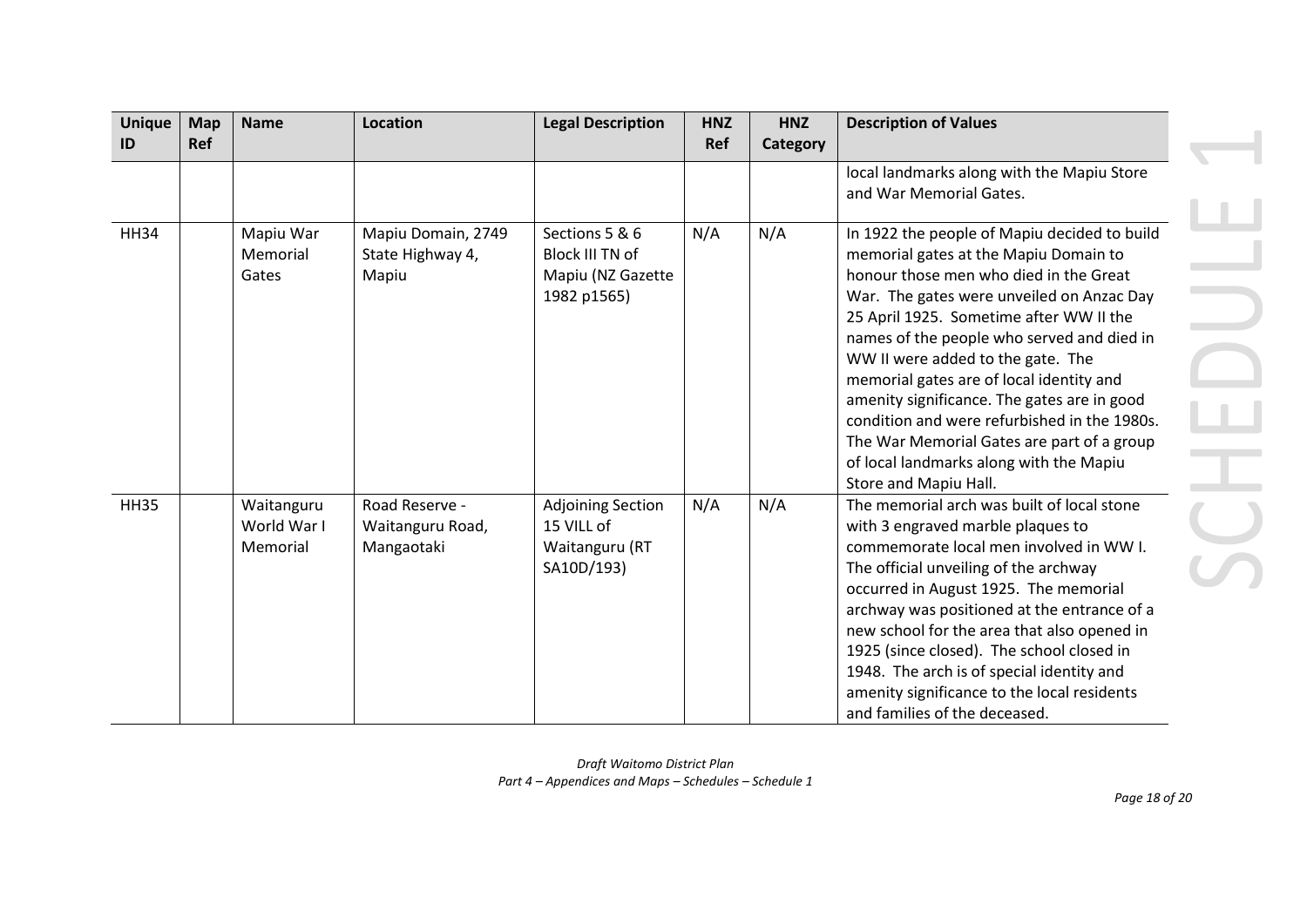| <b>Unique</b> | <b>Map</b> | <b>Name</b>                                                                                                   | <b>Location</b>                            | <b>Legal Description</b>                         | <b>HNZ</b> | <b>HNZ</b> | <b>Description of Values</b>                                                                                                                                                                                                                                                                                                                                                                                                                                                                                                          |
|---------------|------------|---------------------------------------------------------------------------------------------------------------|--------------------------------------------|--------------------------------------------------|------------|------------|---------------------------------------------------------------------------------------------------------------------------------------------------------------------------------------------------------------------------------------------------------------------------------------------------------------------------------------------------------------------------------------------------------------------------------------------------------------------------------------------------------------------------------------|
| ID            | <b>Ref</b> |                                                                                                               |                                            |                                                  | Ref        | Category   |                                                                                                                                                                                                                                                                                                                                                                                                                                                                                                                                       |
| <b>HH36</b>   |            | Whakatumu-<br>tumu Mission<br>Station (Cross,<br>stone plinth<br>and<br>immediately<br>surrounding<br>stones) | 361 State Highway 4,<br>Te Mapara          | Maraetaua 3B2A<br>Block (RT<br>TN219/80)         | N/A        | N/A        | In 1840 Frederick Miller and his wife Susan<br>established the Wesleyan Mission Station.<br>In 1848 Rev Miller died of tuberculosis at the<br>age of 32 and is buried close by. Rev Miller<br>taught local Māori to read English, numeracy<br>skills as well as english crop cultivation<br>methods. By the time he died in 1848 his<br>mission station was on an established<br>missionary trail. The cross, plinth and stones<br>are the only visible remnants. The site is<br>also an archaeological site (NZAA Site<br>$17/41$ ). |
| <b>HH37</b>   |            | Kinohaku Wall<br>and Memorial<br>Plaque                                                                       | Adjoins 30 Kawhia<br>Harbour Road, Taharoa | Part Johnstons<br><b>GRANT (RT</b><br>SA2006/65) | N/A        | N/A        | The memorial plaque commemorates<br>soldiers who lost their live in WW I. It has<br>special identity and amenity significance for<br>local residents and their families.                                                                                                                                                                                                                                                                                                                                                              |
| <b>HH38</b>   |            | Te Waitere<br><b>Mission</b><br>Station<br>Monument                                                           | Accessed form the end<br>of Whiteley Place | Part OLC 82 (RT<br>SA12B/79)                     | N/A        | N/A        | The mission station was founded in 1835<br>with invitation from local Tainui Māori. Rev<br>John Whiteley was the first missionary who<br>along with his wife Mary worked in<br>collaboration with local Maori. Te Waitere<br>was more than a mission station it was also a<br>post office and a trade centre. There are<br>two plaques on the monument one<br>commemorating the mission station and the                                                                                                                               |